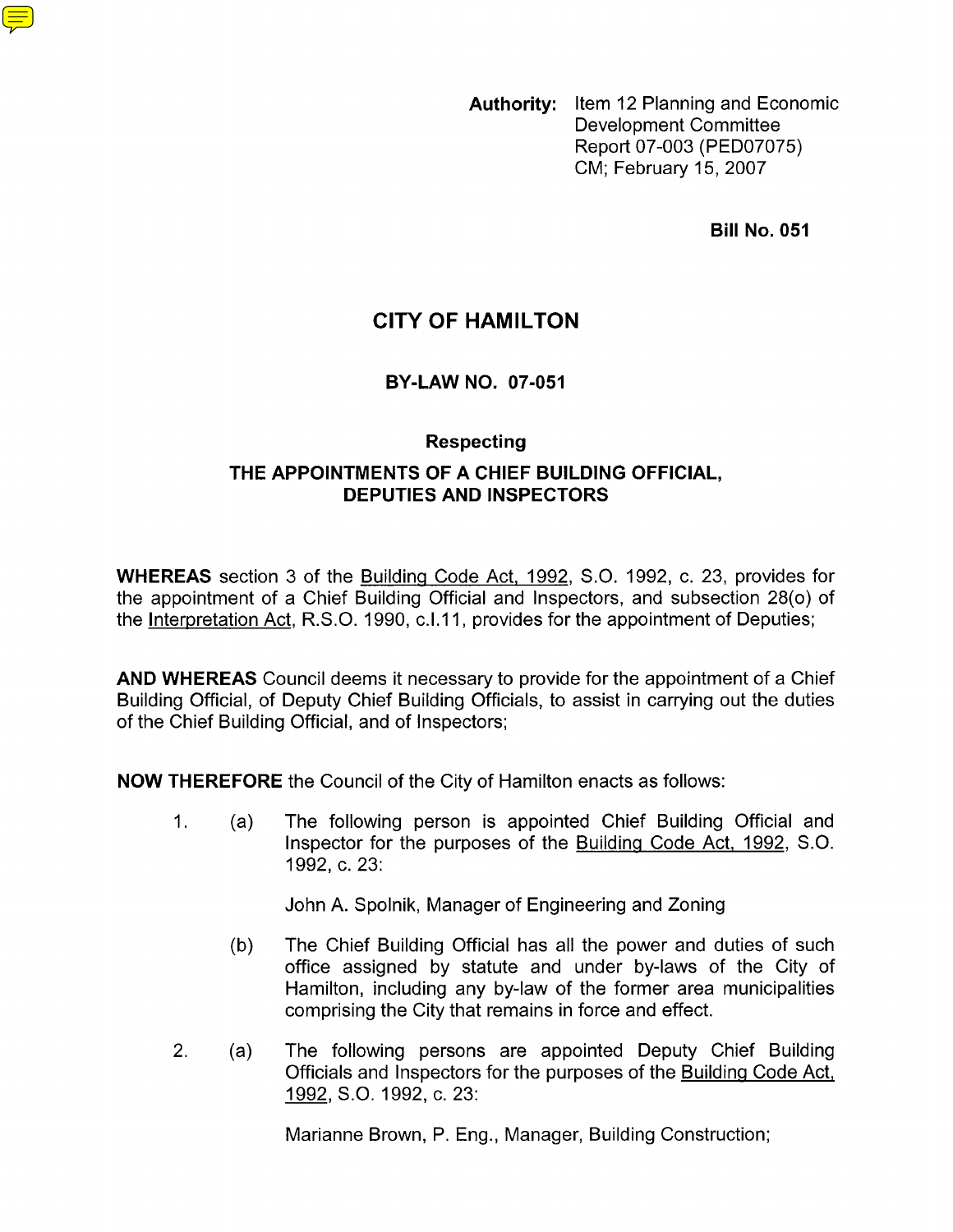Jorge M. Caetano, Manager, Building Construction; and

John W. Lane, Manager, Building Construction.

- $(b)$ As directed by the Chief Building Official or when the Chief Building Official is absent, the Deputies listed in subsection (a) may perform and have all the powers and duties of the Chief Building Official.
- $(c)$ For the purposes of this section, "absent" includes when the Chief Building Official is ill or unavailable for any reason, or when the office is vacant.
- 3. The persons listed in Schedule "A", attached to and forming part of this By-law, are appointed as Inspectors for the purposes of the Building Code Act, 1992, S.O. 1992, c.23,
- City of Hamilton By-law No. 05-1 13, as amended, is repealed. **4.**
- This By-law comes into force and effect on the date of its passing and enactment. 5.

**PASSED and ENACTED** this 15<sup>th</sup> day of February, 2007

**Fred Eisenberger** 

Mayor City Clerk

July Levin C. Christenson